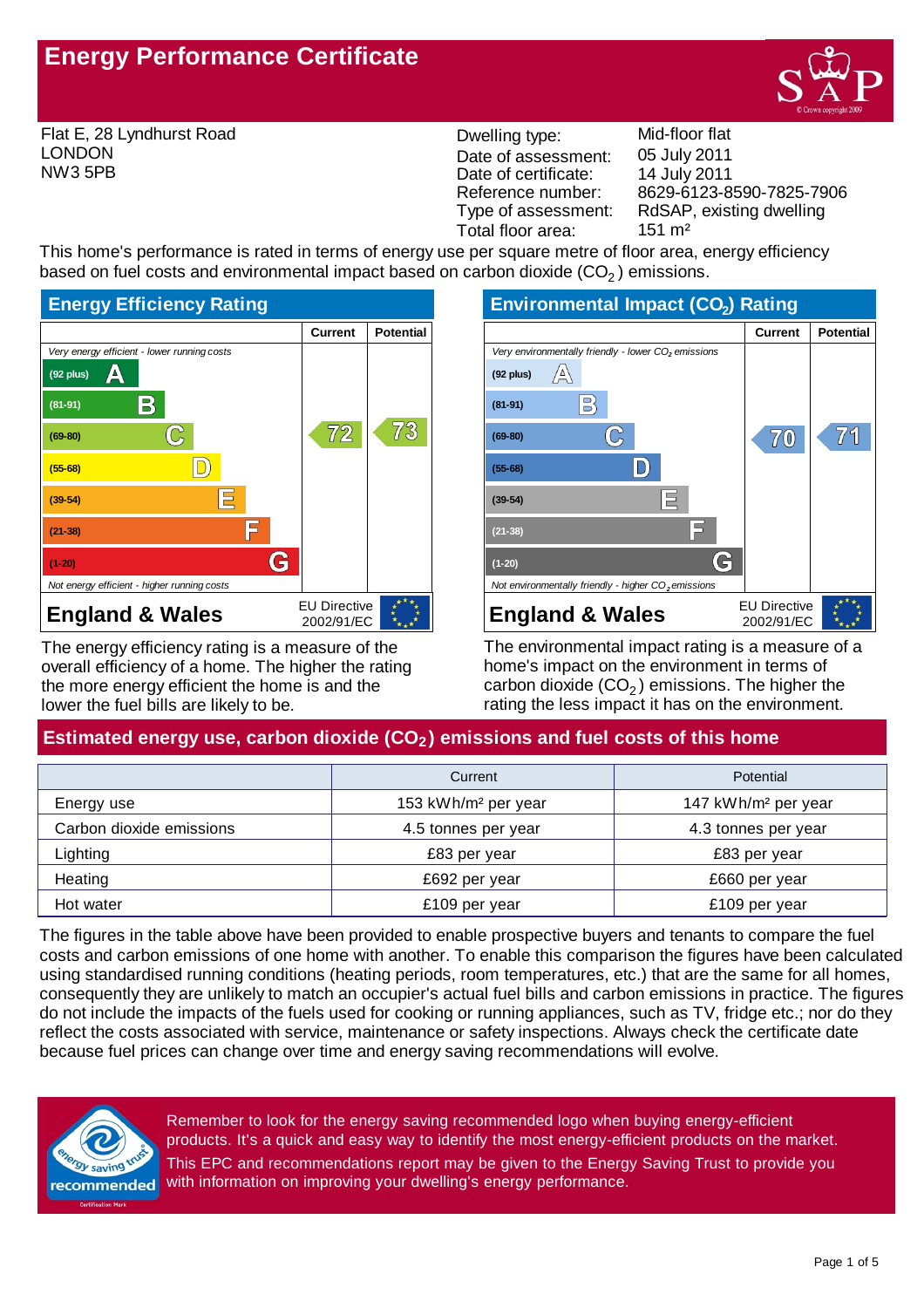## **About this document**

The Energy Performance Certificate for this dwelling was produced following an energy assessment undertaken by a qualified assessor, accredited by Northgate Information Solutions, to a scheme authorised by the Government. This certificate was produced using the RdSAP 2009 assessment methodology and has been produced under the Energy Performance of Buildings (Certificates and Inspections) (England and Wales) Regulations 2007 as amended. A copy of the certificate has been lodged on a national register.

| Assessor's accreditation number: | NGIS800532                                     |
|----------------------------------|------------------------------------------------|
| Assessor's name:                 | <b>Anthony McMahon</b>                         |
| Company name/trading name:       | <b>Heathrow Energy Assessment Team Limited</b> |
| Address:                         | 45 Beeston Way, Feltham, Middlesex, TW14 0EU   |

| 020 8144 1979          |
|------------------------|
|                        |
| tony@heatlimited.co.uk |
| No related party       |
|                        |

# **If you have a complaint or wish to confirm that the certificate is genuine**

Details of the assessor and the relevant accreditation scheme are as above. You can get contact details of the accreditation scheme from their website at http://www.northgate-dea.co.uk/ together with details of their procedures for confirming authenticity of a certificate and for making a complaint.

# **About the building's performance ratings**

The ratings on the certificate provide a measure of the building's overall energy efficiency and its environmental impact, calculated in accordance with a national methodology that takes into account factors such as insulation, heating and hot water systems, ventilation and fuels used. The average Energy Efficiency Rating for a dwelling in England and Wales is band E (rating 50).

Not all buildings are used in the same way, so energy ratings use 'standard occupancy' assumptions which may be different from the specific way you use your home. Different methods of calculation are used for homes and for other buildings. Details can be found at www.communities.gov.uk/epbd.

Buildings that are more energy efficient use less energy, save money and help protect the environment. A building with a rating of 100 would cost almost nothing to heat and light and would cause almost no carbon emissions. The potential ratings on the certificate describe how close this building could get to 100 if all the cost effective recommended improvements were implemented.

# **About the impact of buildings on the environment**

One of the biggest contributors to global warming is carbon dioxide. The way we use energy in buildings causes emissions of carbon. The energy we use for heating, lighting and power in homes produces over a quarter of the UK's carbon dioxide emissions and other buildings produce a further one-sixth.

The average household causes about 6 tonnes of carbon dioxide every year. Adopting the recommendations in this report can reduce and protect the environment. You could reduce emissions even more by switching to renewable energy sources. In addition there are many simple everyday measures that will save money, improve comfort and reduce the impact on the environment. Some examples are given at the end of this report.



# **Click www.epcadviser.direct.gov.uk our online tool which uses information from this EPC to show you how to save money on your fuel bills.**

Further information about Energy Performance Certificates can be found under Frequently Asked Questions at www.epcregister.com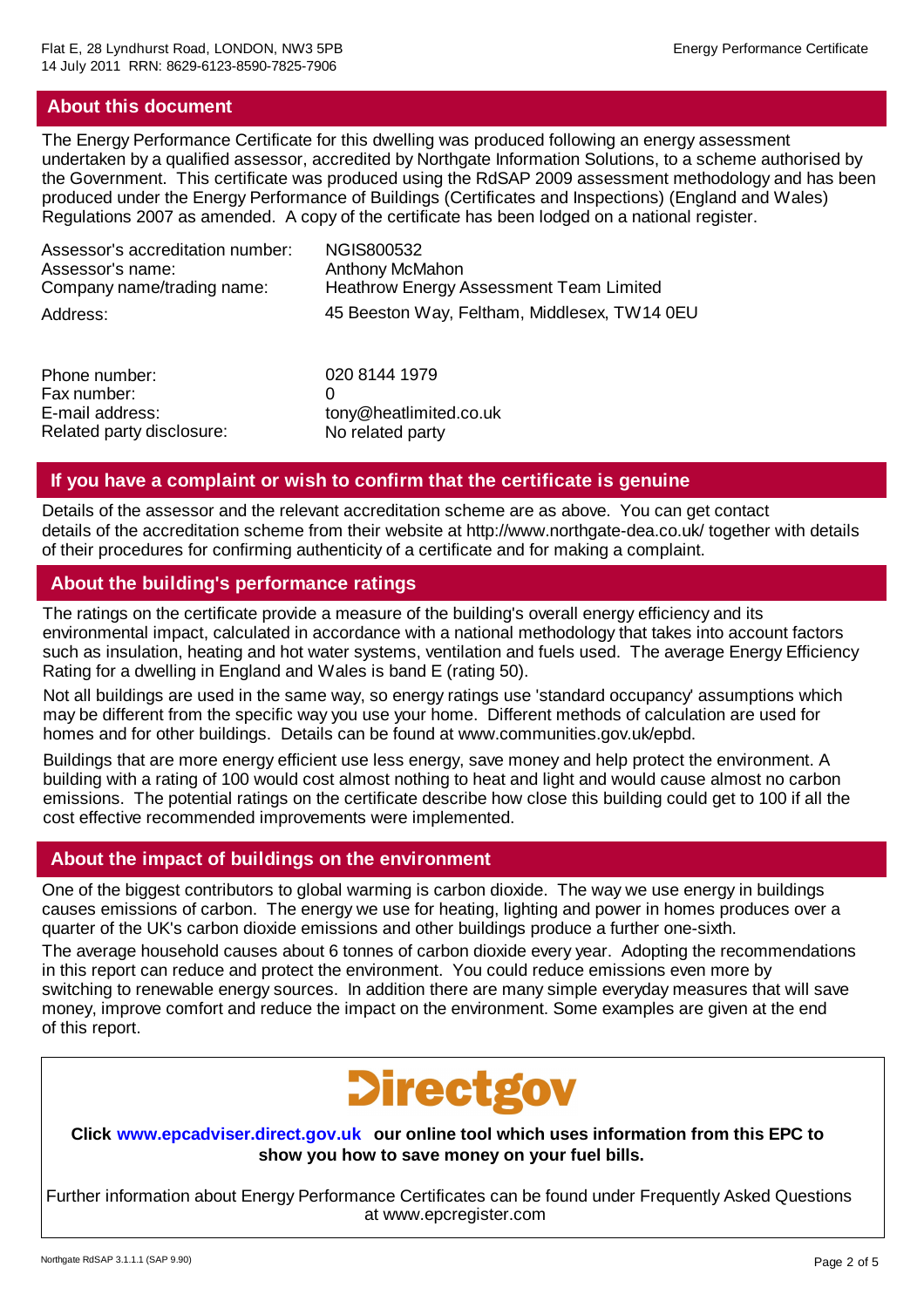#### **Recommendations**

The measures below are cost effective. The performance ratings after improvement listed below are cumulative, that is they assume the improvements have been installed in the order that they appear in the table. The indicative costs are representative for most properties but may not apply in a particular case.

|                                                              |                             | Typical savings | Ratings after improvement |                         |
|--------------------------------------------------------------|-----------------------------|-----------------|---------------------------|-------------------------|
| Lower cost measures                                          | Indicative cost<br>per year |                 | Energy<br>efficiency      | Environmental<br>impact |
| Upgrade heating controls                                     | £350 - £450                 | £32             | C <sub>73</sub>           | C <sub>71</sub>         |
| Total                                                        |                             | £32             |                           |                         |
| C <sub>73</sub><br><b>Potential energy efficiency rating</b> |                             |                 |                           |                         |
| Potential environmental impact (CO <sub>2</sub> ) rating     |                             |                 |                           | C 71                    |

## **Further measures to achieve even higher standards**

The further measures listed below should be considered in addition to those already specified if aiming for the highest possible standards for this home. However you should check the conditions in any covenants, planning conditions, warranties or sale contracts. The indicative costs are representative for most properties but may not apply in a particular case.

| 2 50 mm internal or external wall insulation                           | £5,500 - £14,500 | £257 | B 81        | B 81 |
|------------------------------------------------------------------------|------------------|------|-------------|------|
| <b>Enhanced energy efficiency rating</b>                               |                  |      | <b>B</b> 81 |      |
| Enhanced environmental impact (CO <sub>2</sub> ) rating<br><b>B</b> 81 |                  |      |             |      |

Improvements to the energy efficiency and environmental impact ratings will usually be in step with each other. However, they can sometimes diverge because reduced energy costs are not always accompanied by a reduction in carbon dioxide (CO<sub>2</sub>) emissions.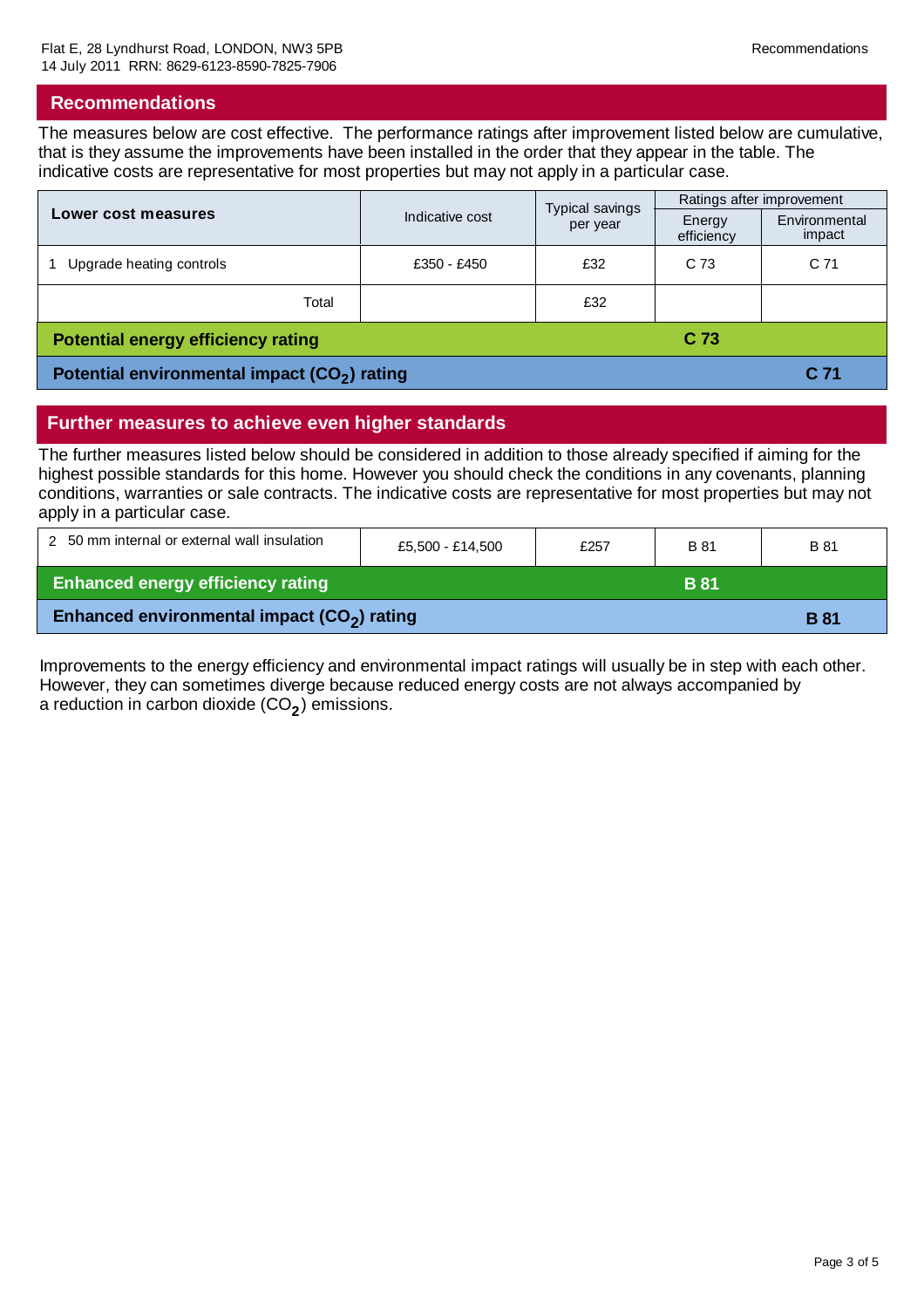# **Summary of this home's energy performance related features**

The table below gives an assessment of the key individual elements that have an impact on this home's energy and environmental performance. Each element is assessed by the national calculation methodology; 1 star means least efficient and 5 stars means most efficient. The assessment does not take into consideration the physical condition of any element. 'Assumed' means that the insulation could not be inspected and an assumption has been made in the methodology based on age and type of construction.

| Element                                                | Description                                    | Current performance      |               |  |
|--------------------------------------------------------|------------------------------------------------|--------------------------|---------------|--|
|                                                        |                                                | <b>Energy Efficiency</b> | Environmental |  |
| Walls                                                  | Solid brick, as built, no insulation (assumed) |                          |               |  |
| Roof                                                   | (another dwelling above)                       |                          |               |  |
| Floor                                                  | (other premises below)                         |                          |               |  |
| Windows                                                | Fully double glazed                            |                          |               |  |
| Main heating                                           | Boiler and radiators, mains gas                |                          |               |  |
| Main heating controls                                  | Programmer and room thermostat                 |                          |               |  |
| Secondary heating                                      | None                                           |                          |               |  |
| Hot water                                              | From main system                               |                          |               |  |
| Lighting                                               | Low energy lighting in 78% of fixed outlets    |                          |               |  |
| <b>Current energy efficiency rating</b>                |                                                | C 72                     |               |  |
| Current environmental impact (CO <sub>2</sub> ) rating |                                                |                          | C 70          |  |

#### **Low and zero carbon energy sources**

None

# **Renewable Heat Incentive**

You could receive 20 years of RHI payments and help reduce carbon emissions by replacing your existing heating system with one that generates renewable heat and, where appropriate, having your loft insulated to 150 mm and cavity walls filled. The energy required for space and water heating shown below would form the basis of the payments. The Department of Energy and Climate Change has up-to date information on technologies supported and the support levels at www.decc.gov.uk/rhi.

This dwelling: Loft insulation not applicable, Cavity walls not present

| Heat demand for RHI          | Existing dwelling | With loft<br>insulation only | With cavity<br>insulation only | With loft and<br>cavity insulation |
|------------------------------|-------------------|------------------------------|--------------------------------|------------------------------------|
| Space heating (kWh per year) | 14.126            | $\overline{\phantom{0}}$     |                                |                                    |
| Water heating (kWh per year) | 2,819             |                              |                                |                                    |